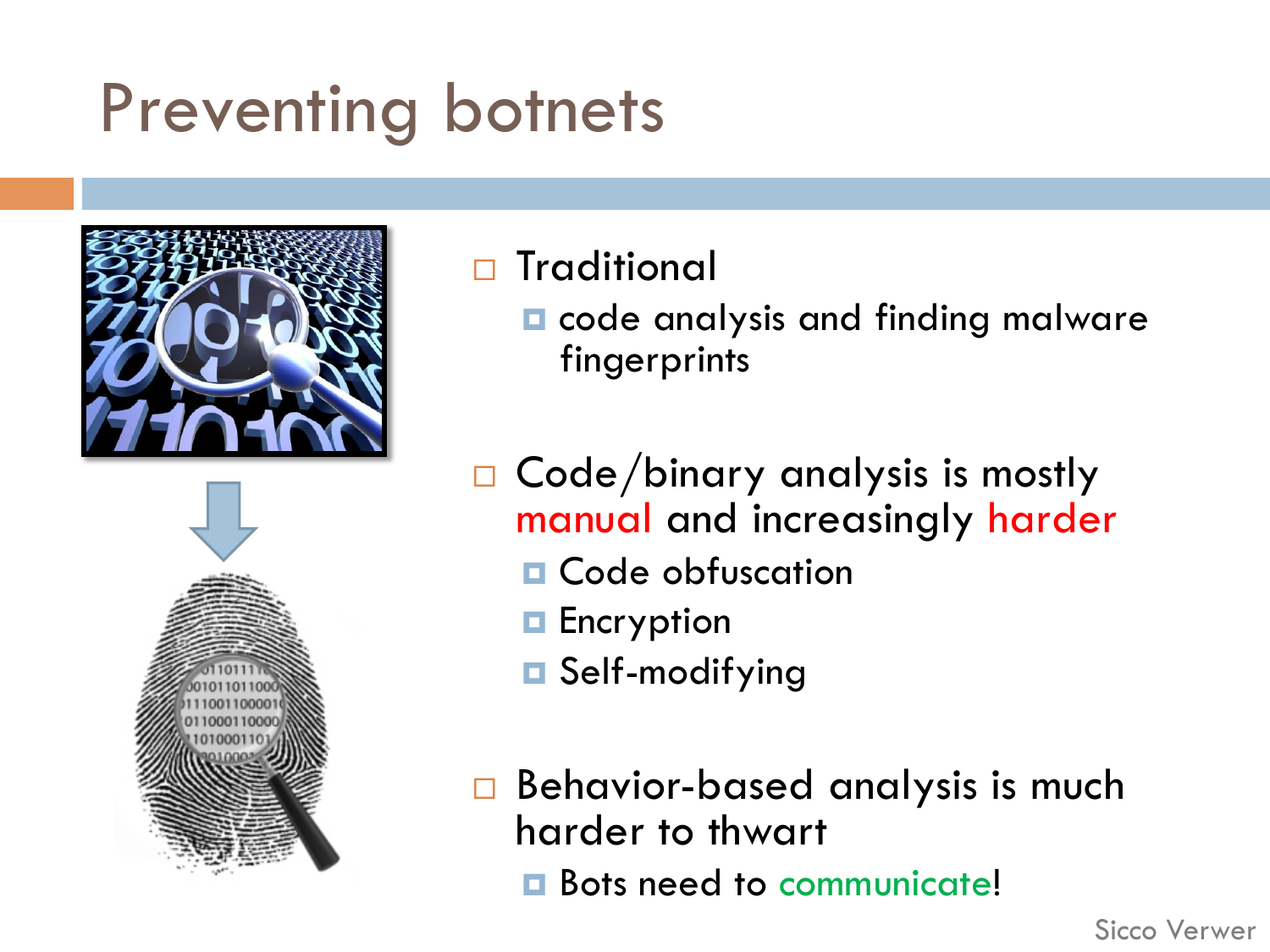### Preventing botnets



#### □ Traditional

- **□** code analysis and finding malware fingerprints
- $\Box$  Code/binary analysis is mostly manual and increasingly harder  $\blacksquare$  Code obfuscation
	- **Encryption**

¤ Self-modifying

¨ Behavior-based analysis is much B available… Lots of data

**E** Bots need to communicate: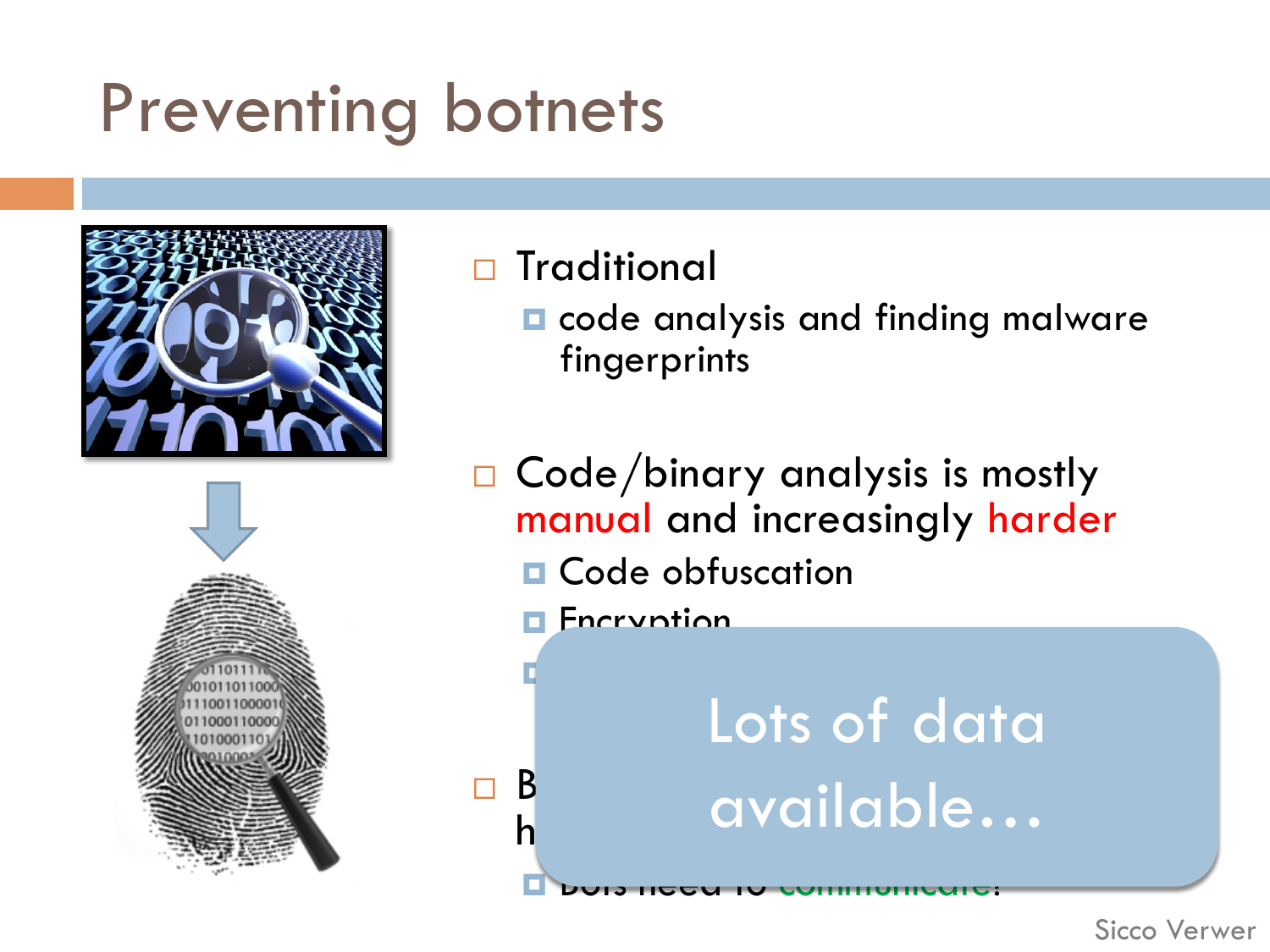#### Binary code (Zeus)

4D 5A 00 00 00 00 00 00 00 00 00 00 00 00 00 00 00 00 00 00 00 00 00 00 00 00 00 00 00 00 00 00 00 00 00 00 00 00 00 00 00 00 00 00 00 00 00 00 00 00 00 00 00 00 00 00 00 00 00 00 D8 00 00 00 00 00 00 00 00 00 00 00 00 00 00 00 00 00 00 00 00 00 00 00 00 00 00 00 00 00 00 00 00 00 00 00 00 00 00 00 00 00 00 00 00 00 00 00 00 00 00 00 00 00 00 00 00 00 00 00 00 00 00 00 00 00 00 00 00 00 00 00 00 00 00 00 00 00 00 00 00 00 00 00 00 00 00 00 00 00 00 00 00 00 00 00 00 00 00 00 00 00 00 00 00 00 00 00 00 00 00 00 00 00 00 00 00 00 00 00 00 00 00 00 00 00 00 00 00 00 00 00 00 00 00 00 00 00 00 00 00 00 00 00 00 00 00 00 00 00 00 00 00 00 00 00 50 45 00 00 4C 01 03 00 75 39 B2 52 00 00 00 00 00 00 00 00 E0 00 02 01 0B 01 0A 00 00 08 02 00 00 3A 00 00 00 00 00 00 48 30 01 00 00 10 00 00 00 20 02 00 00 00 40 00 00 10 00 00 00 02 00 00 05 00 01 00 01 00 00 00 05 00 01 00 00 00 00 00 00 70 02 00 00 04 00 00 00 00 00 00 02 00 00 81 00 00 10 00 00 10 00 00 00 00 10 00 00 10 00 00 00 00 00 00 10 00 00 00 00 00 00 00 00 00 00 00 A4 F7 01 00 18 01 00 00 00 00 00 00 00 00 00 00 00 00 00 00 00 00 00 00 00 00 00 00 00 00 00 00 00 50 02 00 AC 11 00 00 00 00 00 00 00 00 00 00 00 00 00 00 00 00 00 00 00 00 00 00 00 00 00 00 00 00 00 00 00 00 00 00 00 00 00 00 00 00 00 00 00 00 00 00 00 00 00 00 00 10 00 00 A0 05 00 00 00 00 00 00 00 00 00 00 00 00 00 00 00 00 00 00 00 00 00 00 00 00 00 00 2E 74 65 78 74 00 00 00 84 06 02 00 00 10 00 00 00 08 02 00 00 04 00 00 00 00 00 00 00 00 00 00 00 00 00 00 20 00 00 60 2E 64 61 74 61 00 00 00 50 20 00 00 00 20 02 00 00 04 00 00 00 0C 02 00 00 00 00 00 00 00 00 00 00 00 00 00 40 00 00 C0 2E 72 65 6C 6F 63 00 00 7C 16 00 00 00 50 02 00 00 18 00 00 00 10 02 00 00 00 00 00 00 00 00 00 00 00 00 00 40 00 00 42 00 00 00 00 00 00 00 00 00 00 00 00 00 00 00 00 00 00 00 00 00 00 00 00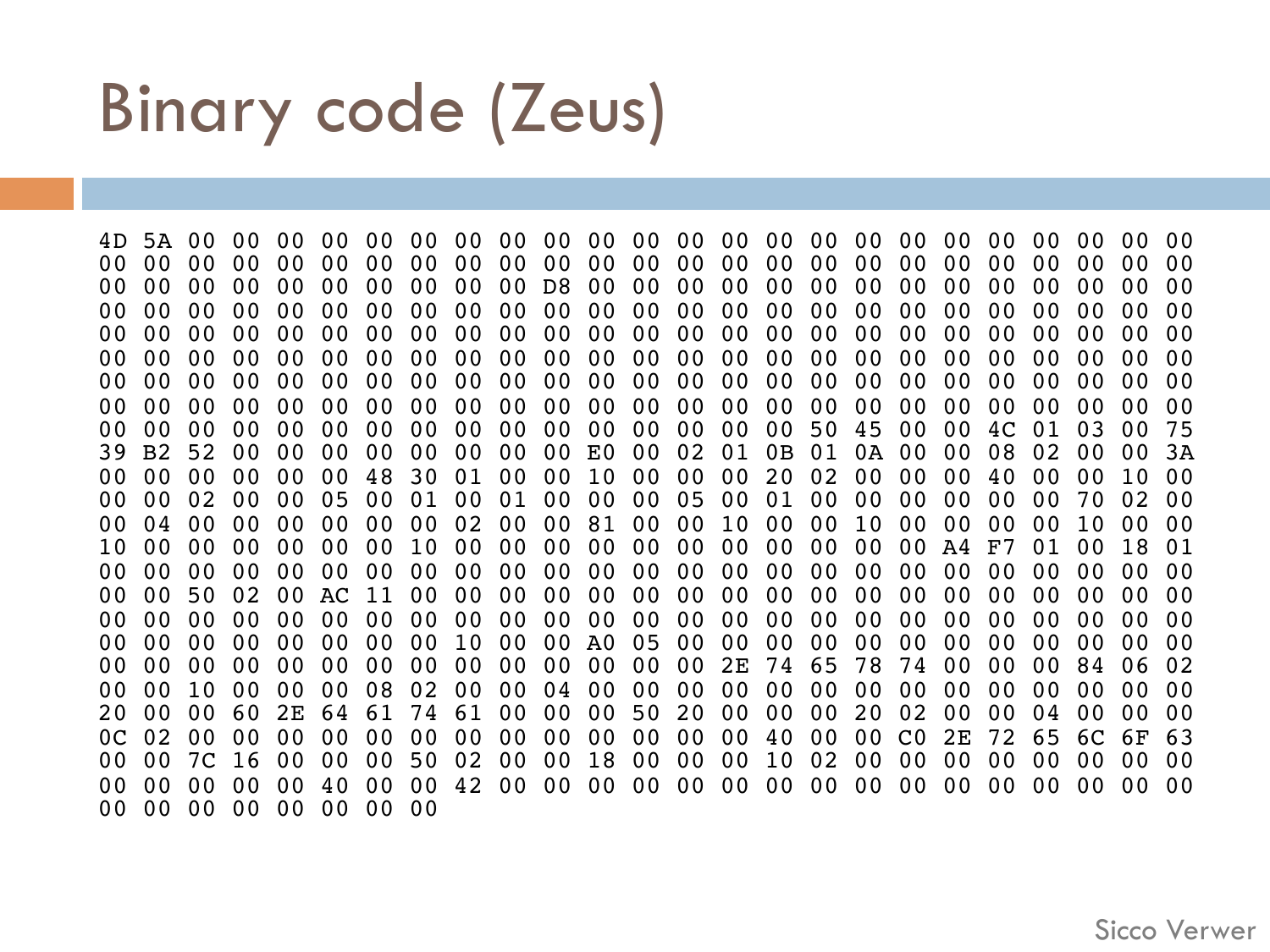# Network traffic (HLUX2)

| $\bullet\bullet\bullet$<br>[X] hlux2-20120223.pcap [Wireshark 1.12.2 (v1.12.2-0-g898fa22 from master-1.12)] |         |                                |                                                                                                        |                                  |                                 |                                                                                                            |                                                                                                                                                                                                                                                                                                                                                                                                                                                                                                                                     |                                                                                                                        |                                                                                  |         |  |
|-------------------------------------------------------------------------------------------------------------|---------|--------------------------------|--------------------------------------------------------------------------------------------------------|----------------------------------|---------------------------------|------------------------------------------------------------------------------------------------------------|-------------------------------------------------------------------------------------------------------------------------------------------------------------------------------------------------------------------------------------------------------------------------------------------------------------------------------------------------------------------------------------------------------------------------------------------------------------------------------------------------------------------------------------|------------------------------------------------------------------------------------------------------------------------|----------------------------------------------------------------------------------|---------|--|
|                                                                                                             |         |                                | File Edit View Go Capture Analyze Statistics Telephony Tools Internals Help                            |                                  |                                 |                                                                                                            |                                                                                                                                                                                                                                                                                                                                                                                                                                                                                                                                     |                                                                                                                        | Your Dropbox is full                                                             | Close   |  |
| ◉                                                                                                           | $\odot$ |                                | ĵ                                                                                                      | $\clubsuit$                      |                                 | <u>e</u>                                                                                                   | $\mathfrak{D} \subset \mathfrak{D} \subset \mathfrak{D} \subset \mathfrak{D} \subset \mathfrak{D} \subset \mathfrak{D} \subset \mathfrak{D} \subset \mathfrak{D} \subset \mathfrak{D} \subset \mathfrak{D} \subset \mathfrak{D} \subset \mathfrak{D} \subset \mathfrak{D} \subset \mathfrak{D} \subset \mathfrak{D} \subset \mathfrak{D} \subset \mathfrak{D} \subset \mathfrak{D} \subset \mathfrak{D} \subset \mathfrak{D} \subset \mathfrak{D} \subset \mathfrak{D} \subset \mathfrak{D} \subset \mathfrak{D} \subset \mathfrak$ | $\Box$                                                                                                                 | Upgrade now for 1 TB (1,000 GB) of<br>space and sharing features.                | Upgrade |  |
| Filter:                                                                                                     |         |                                |                                                                                                        | $\blacktriangledown$             |                                 | <b>Expression</b> Clear Apply Save                                                                         |                                                                                                                                                                                                                                                                                                                                                                                                                                                                                                                                     |                                                                                                                        |                                                                                  |         |  |
| No.                                                                                                         |         | Time                           | Source                                                                                                 | Destination                      |                                 | Protocoll Length Info                                                                                      |                                                                                                                                                                                                                                                                                                                                                                                                                                                                                                                                     |                                                                                                                        |                                                                                  |         |  |
|                                                                                                             |         | 148 67.056100                  | 0.1.107<br>78.97.23.219                                                                                | <del>.</del><br>81.167.148.237   | <b>TCP</b>                      |                                                                                                            | סאבצא−חווא בראשת ברשבי (אשתן סט⊢נבבב"סנ                                                                                                                                                                                                                                                                                                                                                                                                                                                                                             | 60 80-1122 [FIN, ACK] Seq=1 Ack=2 Win=65535 Len=0                                                                      |                                                                                  |         |  |
|                                                                                                             |         | 149 67.059054                  | 81.167.148.237                                                                                         | 78.97.23.219                     | <b>TCP</b>                      |                                                                                                            |                                                                                                                                                                                                                                                                                                                                                                                                                                                                                                                                     | 60 1122-80 [ACK] Seq=2 Ack=2 Win=64240 Len=0                                                                           |                                                                                  |         |  |
|                                                                                                             |         | 150 69.639592                  | 81.167.148.237                                                                                         | 61.117.196.249                   | <b>TCP</b>                      |                                                                                                            |                                                                                                                                                                                                                                                                                                                                                                                                                                                                                                                                     |                                                                                                                        | 62 [TCP Retransmission] 1124-80 [SYN] Seq=0 Win=64240 Len=0 MSS=1460 SACK PERM=1 |         |  |
|                                                                                                             |         | 151 75.646825                  | 81.167.148.237                                                                                         | 61.117.196.249                   | <b>TCP</b>                      |                                                                                                            |                                                                                                                                                                                                                                                                                                                                                                                                                                                                                                                                     |                                                                                                                        | 62 [TCP Retransmission] 1124-80 [SYN] Seq=0 Win=64240 Len=0 MSS=1460 SACK PERM=1 |         |  |
|                                                                                                             |         | 152 76.034688<br>153 76.040994 | 61.117.196.249<br>81.167.148.237                                                                       | 81.167.148.237<br>61.117.196.249 | <b>TCP</b><br>TCP               |                                                                                                            |                                                                                                                                                                                                                                                                                                                                                                                                                                                                                                                                     | 62 80→1124 [SYN, ACK] Seq=0 Ack=1 Win=26280 Len=0 MSS=1460 SACK PERM=1<br>60 1124-80 [ACK] Seq=1 Ack=1 Win=64240 Len=0 |                                                                                  |         |  |
|                                                                                                             |         | 154 76.539499                  | 81.167.148.237                                                                                         | 61.117.196.249                   | <b>TCP</b>                      |                                                                                                            |                                                                                                                                                                                                                                                                                                                                                                                                                                                                                                                                     | 60 1124-80 [FIN, ACK] Seq=1 Ack=1 Win=64240 Len=0                                                                      |                                                                                  |         |  |
|                                                                                                             |         | 155 76.599564                  | 81.167.148.237                                                                                         | 93.118.210.100                   | <b>TCP</b>                      |                                                                                                            |                                                                                                                                                                                                                                                                                                                                                                                                                                                                                                                                     | 62 1125-80 [SYN] Seq=0 Win=64240 Len=0 MSS=1460 SACK PERM=1                                                            |                                                                                  |         |  |
|                                                                                                             |         | 156 76.680915                  | 93.118.210.100                                                                                         | 81.167.148.237                   | <b>TCP</b>                      |                                                                                                            |                                                                                                                                                                                                                                                                                                                                                                                                                                                                                                                                     | 62 80-1125 [SYN, ACK] Seq=0 Ack=1 Win=8192 Len=0 MSS=1460 SACK PERM=1                                                  |                                                                                  |         |  |
|                                                                                                             |         | 157 76.684395                  | 81.167.148.237                                                                                         | 93.118.210.100                   | <b>TCP</b>                      |                                                                                                            |                                                                                                                                                                                                                                                                                                                                                                                                                                                                                                                                     | 60 1125-80 [ACK] Seq=1 Ack=1 Win=64240 Len=0                                                                           |                                                                                  |         |  |
|                                                                                                             |         | 158 77.030573                  | 61.117.196.249<br>81.167.148.237                                                                       | 81.167.148.237                   | <b>TCP</b><br><b>TCP</b>        |                                                                                                            |                                                                                                                                                                                                                                                                                                                                                                                                                                                                                                                                     | 60 80-1124 [ACK] Seq=1 Ack=2 Win=26280 Len=0                                                                           |                                                                                  |         |  |
|                                                                                                             |         | 159 77.178882<br>160 77.239849 | 81.167.148.237                                                                                         | 93.118.210.100<br>82.115.77.39   | <b>TCP</b>                      |                                                                                                            |                                                                                                                                                                                                                                                                                                                                                                                                                                                                                                                                     | 60 1125-80 [FIN, ACK] Seq=1 Ack=1 Win=64240 Len=0<br>62 1126-80 [SYN] Seq=0 Win=64240 Len=0 MSS=1460 SACK PERM=1       |                                                                                  |         |  |
|                                                                                                             |         | 161 77.257201                  | 93.118.210.100                                                                                         | 81.167.148.237                   | <b>TCP</b>                      |                                                                                                            |                                                                                                                                                                                                                                                                                                                                                                                                                                                                                                                                     | 60 80-1125 [ACK] Seq=1 Ack=2 Win=64240 Len=0                                                                           |                                                                                  |         |  |
|                                                                                                             |         | 162 77.257241                  | 93.118.210.100                                                                                         | 81.167.148.237                   | <b>TCP</b>                      |                                                                                                            |                                                                                                                                                                                                                                                                                                                                                                                                                                                                                                                                     | 60 80-1125 [FIN, ACK] Seq=1 Ack=2 Win=64240 Len=0                                                                      |                                                                                  |         |  |
|                                                                                                             |         | 163 77.260790                  | 81.167.148.237                                                                                         | 93.118.210.100                   | <b>TCP</b>                      |                                                                                                            |                                                                                                                                                                                                                                                                                                                                                                                                                                                                                                                                     | 60 1125-80 [ACK] Seq=2 Ack=2 Win=64240 Len=0                                                                           |                                                                                  |         |  |
|                                                                                                             |         | 164 77.290345                  | 82.115.77.39                                                                                           | 81.167.148.237                   | <b>TCP</b>                      |                                                                                                            |                                                                                                                                                                                                                                                                                                                                                                                                                                                                                                                                     | 62 80-1126 [SYN, ACK] Seq=0 Ack=1 Win=65535 Len=0 MSS=1460 SACK PERM=1                                                 |                                                                                  |         |  |
|                                                                                                             |         | 165 77.293390<br>166 77.790466 | 81.167.148.237<br>81.167.148.237                                                                       | 82.115.77.39<br>82.115.77.39     | <b>TCP</b><br><b>TCP</b>        |                                                                                                            |                                                                                                                                                                                                                                                                                                                                                                                                                                                                                                                                     | 60 1126-80 [ACK] Seq=1 Ack=1 Win=64240 Len=0<br>60 1126-80 [FIN, ACK] Seq=1 Ack=1 Win=64240 Len=0                      |                                                                                  |         |  |
|                                                                                                             |         | 167 77.840880                  | 82.115.77.39                                                                                           | 81.167.148.237                   | <b>TCP</b>                      |                                                                                                            |                                                                                                                                                                                                                                                                                                                                                                                                                                                                                                                                     | 60 80-1126 [ACK] Seq=1 Ack=2 Win=65535 Len=0                                                                           |                                                                                  |         |  |
|                                                                                                             |         | 168 77.851215                  | 81.167.148.237                                                                                         | 130.204.162.56                   | <b>TCP</b>                      |                                                                                                            |                                                                                                                                                                                                                                                                                                                                                                                                                                                                                                                                     | 62 1127-80 [SYN] Seq=0 Win=64240 Len=0 MSS=1460 SACK PERM=1                                                            |                                                                                  |         |  |
|                                                                                                             |         | 169 77.928675                  | 130.204.162.56                                                                                         | 81.167.148.237                   | <b>TCP</b>                      |                                                                                                            |                                                                                                                                                                                                                                                                                                                                                                                                                                                                                                                                     | 62 80-1127 [SYN, ACK] Seq=0 Ack=1 Win=65535 Len=0 MSS=1460 SACK PERM=1                                                 |                                                                                  |         |  |
|                                                                                                             |         | 170 77.933320                  | 81.167.148.237                                                                                         | 130.204.162.56                   | <b>TCP</b>                      |                                                                                                            |                                                                                                                                                                                                                                                                                                                                                                                                                                                                                                                                     | 60 1127-80 [ACK] Seq=1 Ack=1 Win=64240 Len=0                                                                           |                                                                                  |         |  |
|                                                                                                             |         | 171 78.430946                  | 81.167.148.237                                                                                         | 130.204.162.56                   | <b>TCP</b>                      |                                                                                                            |                                                                                                                                                                                                                                                                                                                                                                                                                                                                                                                                     | 60 1127-80 [FIN, ACK] Seq=1 Ack=1 Win=64240 Len=0                                                                      |                                                                                  |         |  |
|                                                                                                             |         | 172 78.492819                  | 81.167.148.237                                                                                         | 158.181.141.49                   | <b>TCP</b>                      |                                                                                                            |                                                                                                                                                                                                                                                                                                                                                                                                                                                                                                                                     | 62 1128-80 [SYN] Seq=0 Win=64240 Len=0 MSS=1460 SACK_PERM=1                                                            |                                                                                  |         |  |
|                                                                                                             |         | 173 78.508706<br>174 79.028212 | 130.204.162.56<br>61.117.196.249                                                                       | 81.167.148.237<br>81.167.148.237 | <b>TCP</b><br><b>TCP</b>        |                                                                                                            |                                                                                                                                                                                                                                                                                                                                                                                                                                                                                                                                     | 60 80-1127 [ACK] Seq=1 Ack=2 Win=65535 Len=0<br>60 80-1124 [FIN, ACK] Seq=1 Ack=2 Win=26280 Len=0                      |                                                                                  |         |  |
|                                                                                                             |         |                                |                                                                                                        |                                  |                                 | *******                                                                                                    |                                                                                                                                                                                                                                                                                                                                                                                                                                                                                                                                     |                                                                                                                        |                                                                                  |         |  |
|                                                                                                             |         |                                | $\triangleright$ Frame 1: 62 bytes on wire (496 bits), 62 bytes captured (496 bits)                    |                                  |                                 | D Ethernet II, Src: CadmusCo 94:a7:89 (08:00:27:94:a7:89), Dst: Cisco f1:ad:80 (00:0a:41:f1:ad:80)         |                                                                                                                                                                                                                                                                                                                                                                                                                                                                                                                                     |                                                                                                                        |                                                                                  |         |  |
|                                                                                                             |         |                                |                                                                                                        |                                  |                                 | 15.103.29 (173.29.103.45) 10. Internet Protocol Version Version 4, St. 21.167.148.237), Dst: 173.29.103.45 |                                                                                                                                                                                                                                                                                                                                                                                                                                                                                                                                     |                                                                                                                        |                                                                                  |         |  |
|                                                                                                             |         |                                | D Transmission Control Protocol, Src Port: 1100 (1100), Dst Port: 80 (80), Seq: 0, Len: 0              |                                  |                                 |                                                                                                            |                                                                                                                                                                                                                                                                                                                                                                                                                                                                                                                                     |                                                                                                                        |                                                                                  |         |  |
|                                                                                                             |         |                                | 0000 00 0a 41 f1 ad 80 08 00 27 94 a7 89 08 00 45 00                                                   |                                  | . . A. <sup>. .</sup> E.        |                                                                                                            |                                                                                                                                                                                                                                                                                                                                                                                                                                                                                                                                     |                                                                                                                        |                                                                                  |         |  |
|                                                                                                             |         |                                | 0010 00 30 01 ff 40 00 80 06 fd e9 51 a7 94 ed ad 1d                                                   |                                  |                                 |                                                                                                            |                                                                                                                                                                                                                                                                                                                                                                                                                                                                                                                                     |                                                                                                                        |                                                                                  |         |  |
|                                                                                                             |         |                                | 0020 67 2d 04 4c 00 50 c7 21 03 3b 00 00 00 00 70 02<br>0030 fa f0 be 56 00 00 02 04 05 b4 01 01 04 02 |                                  | $g - . L . P . ! . ; p.$<br>. V |                                                                                                            |                                                                                                                                                                                                                                                                                                                                                                                                                                                                                                                                     |                                                                                                                        |                                                                                  |         |  |
|                                                                                                             |         |                                |                                                                                                        |                                  |                                 |                                                                                                            |                                                                                                                                                                                                                                                                                                                                                                                                                                                                                                                                     |                                                                                                                        |                                                                                  |         |  |
|                                                                                                             |         |                                | ● M File: "/Users/sicco/USB/hlux                                                                       |                                  |                                 | Packets: 38511 Displayed: 38511 (100.0%) Load time: 0.00.385                                               |                                                                                                                                                                                                                                                                                                                                                                                                                                                                                                                                     |                                                                                                                        | Profile: Default                                                                 |         |  |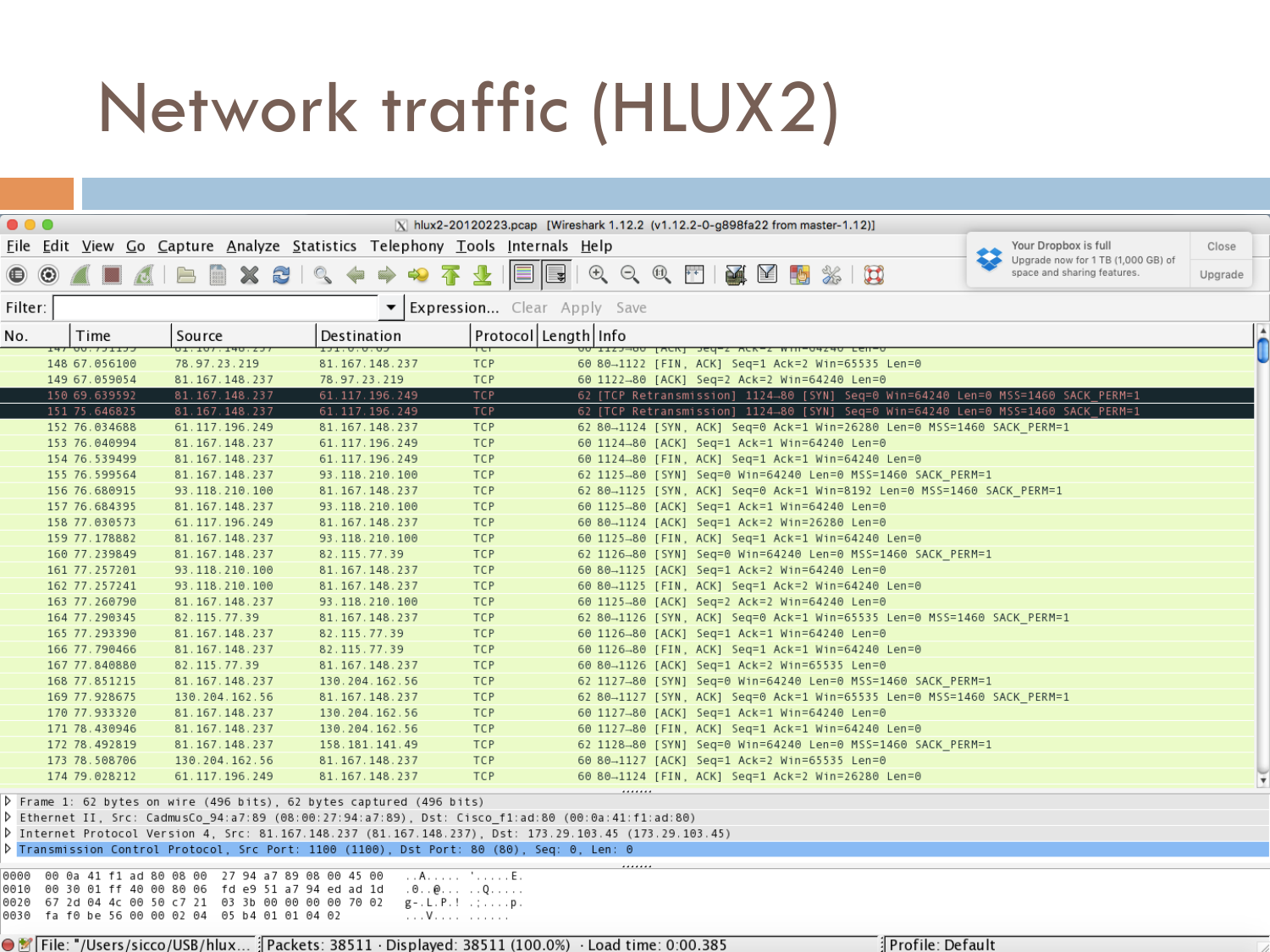# Machine learning



4. deploy the classifier on test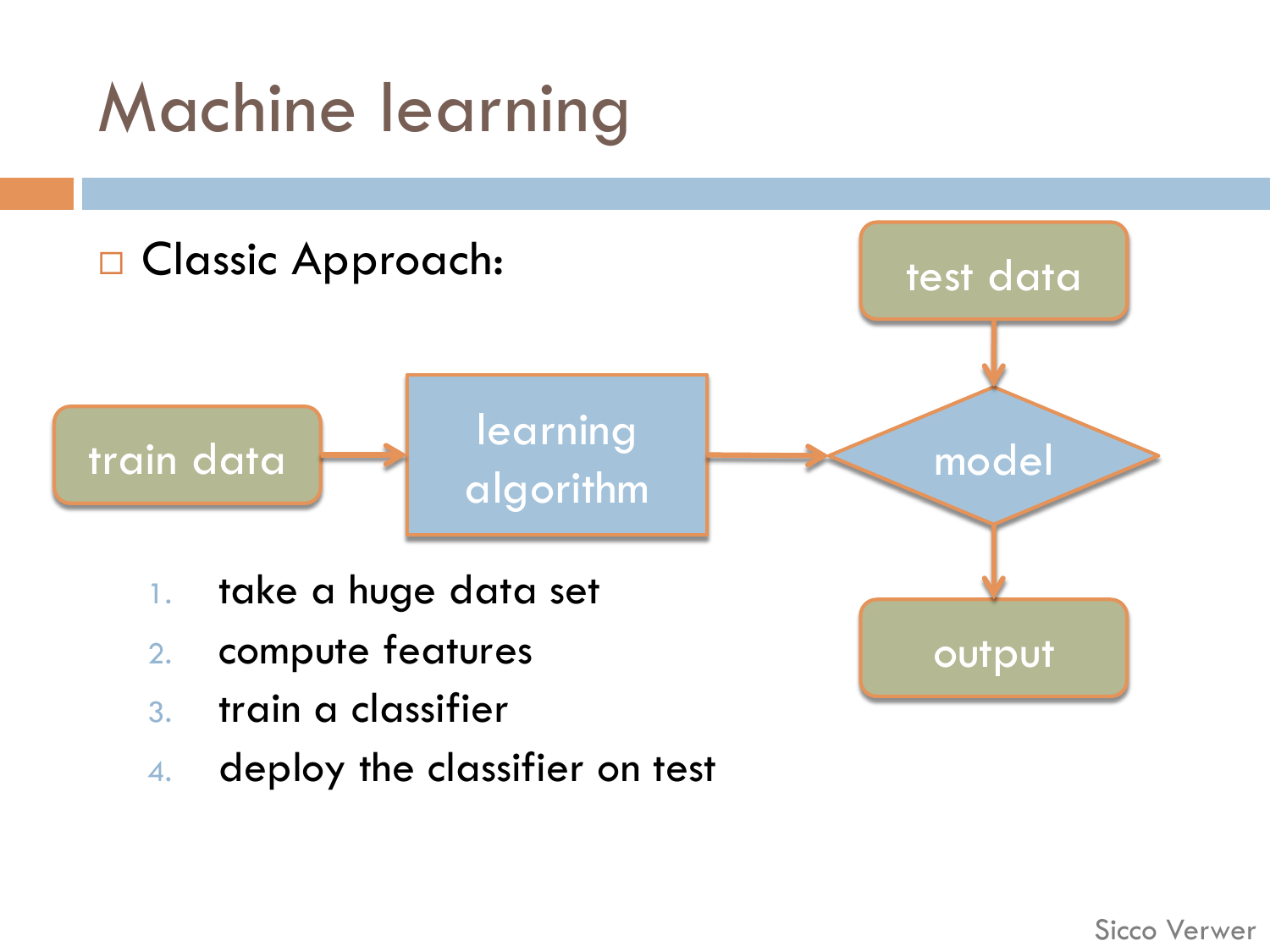# ML Taxonomy – many approaches



#### based on Peter Flach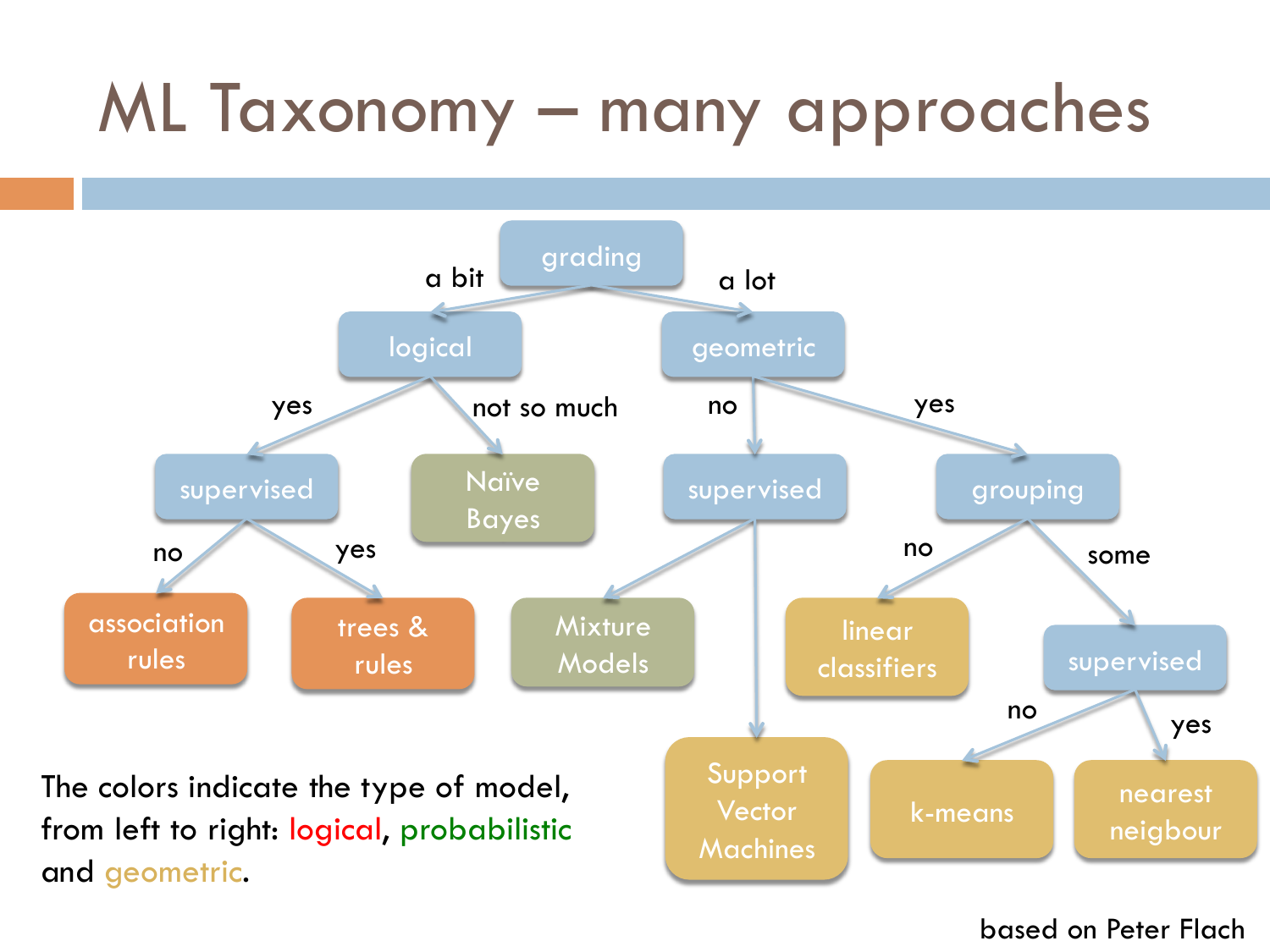## Classic ML fails in cyber security

 $\Box$  Large majority (> 99%) of cases are benign!  $\blacksquare$  adapt data/models, otherwise no positives

 $\Box$  Data is massive and keeps coming in! **□** need to count quickly, reduce false positives

 $\Box$  There is an opponent, they learn too! **□** avoid using generic fingerprints/simple rules

□ Privacy makes data inaccessible...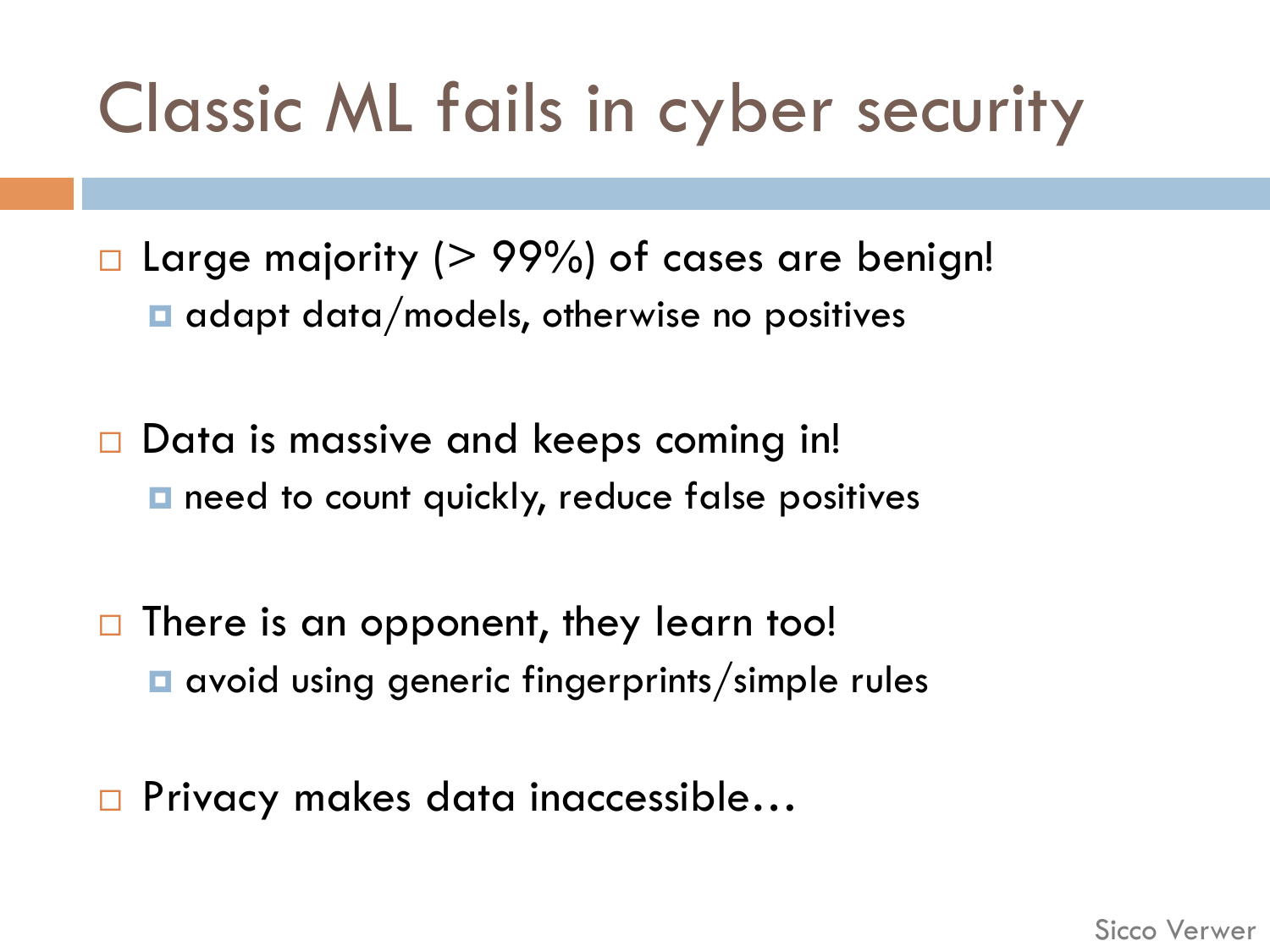http://www.jasondavies.com/bloomfilter/

#### Bloom filter: dealing with massive data

Key: Add